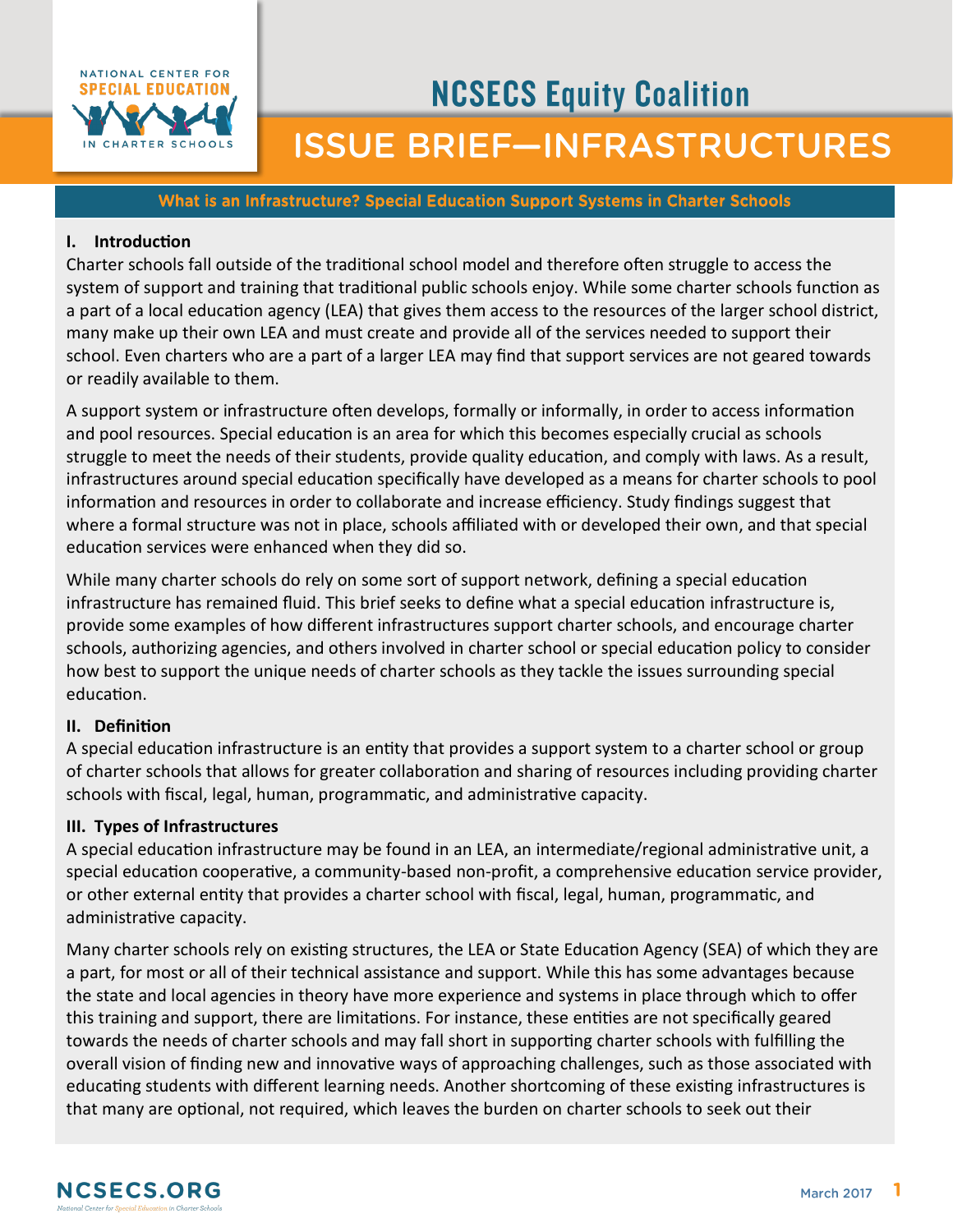assistance, rather than having such assistance be integrated into their overall processes. Furthermore, existing infrastructures, frequently developed by and explicitly for traditional public school districts, may be resistant to expanding their scope to include new and inexperienced charter schools that may have significant capacity building needs.

Individual consultants are often relied on for technical training and support, which can be beneficial in that they are often more experienced in the unique needs and challenges associated with charter schools. However, there is little in the way of coherent, consistent criteria related to these consultants or a central body through which consultants are identified or vetted in order to determine their specialties and skills. Once again, charter schools can benefit from sharing this type of information, but often lack the structure through which to communicate effectively.

A well-run cooperative in which all members participate and govern as equals may provide the best of both worlds in many ways, as they can pool resources, vet consultants, share successful models, and offer a more cohesive support system specifically designed for charters. Cooperatives are more flexible and can be set up to provide a portfolio of resources depending on the needs of the charter schools in the area they serve. Creating and sustaining such cooperatives has, however, remained challenging due in part to charter school resource limitations and the variability of needs from year to year.

# **IV. Specific Examples**

## **A. Colorado**

In Colorado, the LEA itself serves as the infrastructure through a tiered insurance program that allows for risk-pooling. All charter schools in Colorado are part of an LEA, which also serves as the authorizer. The LEA is either the district in which the charter is located, the independent Charter School Institute (CSI), or, in the case of rural schools, the Board of Cooperative Education Services (BOCES). The tiered insurance model requires charter schools to pay a specified amount per pupil to the LEA, which in turn manages the provision and funding of special education services.

The insurance model allows for a range of options from full service to partial or independent, which allows for variance in the manner in which special education is managed by individual authorizers. In Colorado, districts determine which approach they will use with the charters they authorize. Full service leaves all special education administration and services with the district, while partial insurance allows for schools to select a list of services *a la carte* to be provided by the district. The independent or contract model allows only for administration to be performed by the district, and the school provides all special education services itself. This range of options allows for the authorizers and schools to have greater flexibility in determining the balance between having the support and centralized resources of the district/authorizer and the desire of the charter schools to maintain autonomy and control over provision of services and the associated risks.

# **B. Kent Intermediate School District (ISD)**

Kent ISD in Michigan plays the role that the state department of education plays in many states and serves as a support system for all public school districts-including charter districts-within its region. This model means that charter schools are included in the decision-making and support services offered by the ISD, which gives them a voice and equal access to funding and resources. The Kent ISD is the exception rather than the rule for many intermediate districts, given that charter schools are often not present at the table where decisions are made at the intermediate district level, even when those charter schools make up part of the region.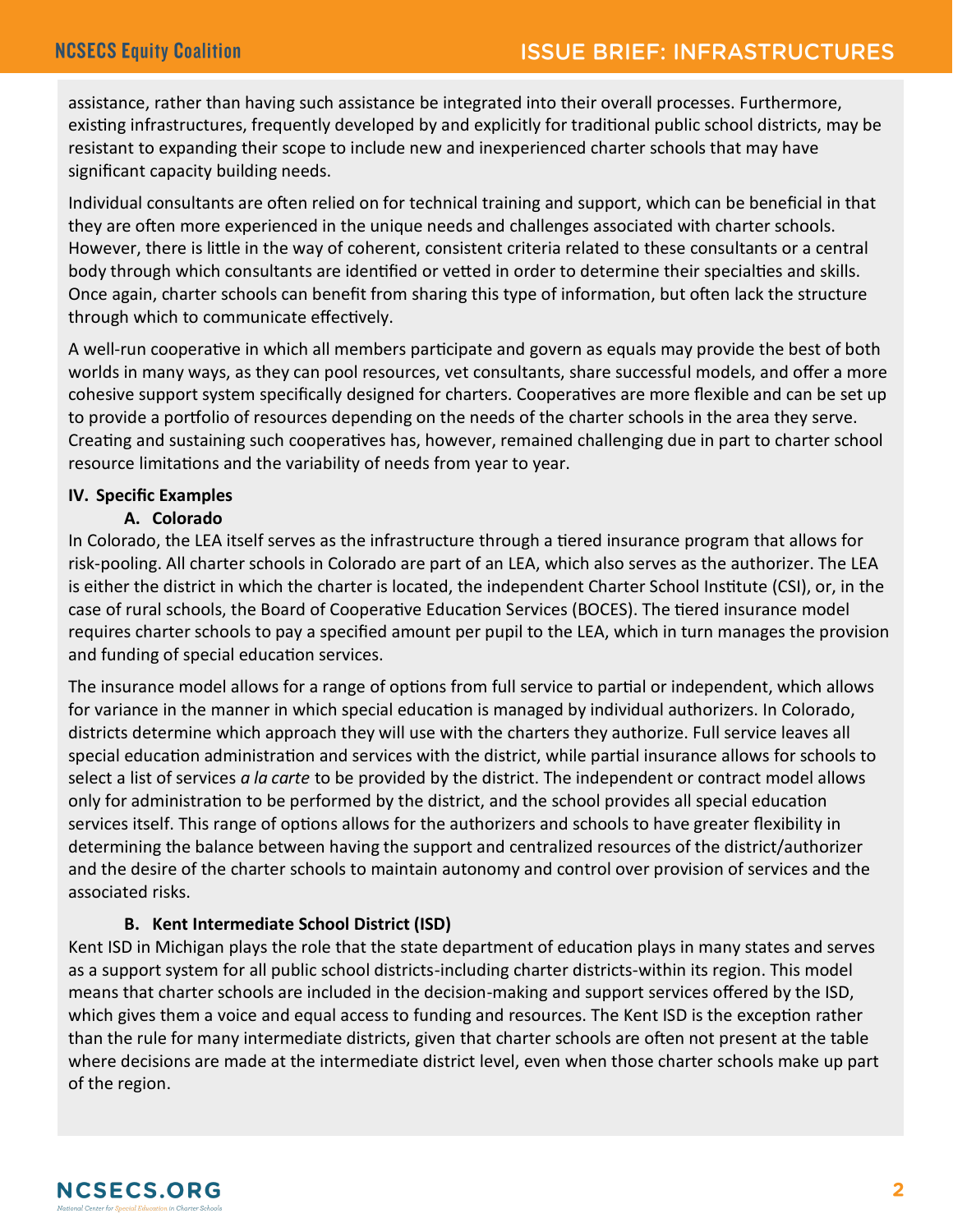The funding model at work in Michigan supports this collaborative and egalitarian provision of special education services. There, charter schools are funded on par with traditional schools; funding is provided based on head count and state, county, and federal funds are distributed using the same formula for charter schools as is used for traditional schools.

This supportive funding model and inclusive approach taken towards involving charter schools in the services provided means that the charter schools in the Kent ISD are able to take advantage of the existing infrastructure provided through the state intermediate school districts; a model that is not typical for charter schools that make up part of a larger LEA.

## **C. NYC Special Education Collaborative**

Cooperatives (Coops) or collaboratives serve as an independent organization that charter schools can join as a means of accessing resources, technical assistance, training and other support services. The NYC Special Education Collaborative is one of the more successful examples of a collaborative and serves over 185 of New York City's charter schools in 2015-2016. They provide professional development, instructional resources, on-the-ground support, consultant support, recruitment activities, and technical assistance to schools in order to help them build and maintain the capacity to address the needs of students with disabilities.

One compelling aspect of the NYC Special Education Collaborative's model is the tiered membership structure that allows schools to tailor their involvement depending on their individual needs and budget. The system offers four levels of membership ranging from \$4,000 to \$14,000 per school year and tailors resources in the areas of program management, staff recruitment and development, conferences, and resources. This type of flexibility is an effective means of delivering services to schools in a way that understands and is tailored to meet their needs. Critical to the NYC model is the number of schools in close geographic proximity and the funding parity NYC charter schools enjoy relative to traditional public schools.

## **V. Conclusion and Takeaways**

Charter school policy makers and leaders must evaluate what strategies and infrastructures are available and necessary to provide the support charter schools need in order to offer a quality education to the full spectrum of students. Schools and authorizing agencies must understand what types of services need to be provided and incorporate those requirements into the authorization and oversight process.

The role of an infrastructure can be conceptualized as a spectrum of options ranging from most or all of the support services being provided by the school itself to a fully functioning separate entity, such as an LEA or cooperative, that provides support and shares liability. Needs of individual schools and school districts will vary, but all will benefit from determining where they best fit on the spectrum and how to maximize economies of scale, a key goal of forming or affiliating with an infrastructure, to access resources and improve programs. These questions must be asked and schools must be held accountable to ensure not just compliance with laws, but genuine positive outcomes for students with disabilities that take advantage of the innovative and flexible structure charter schools enjoy.